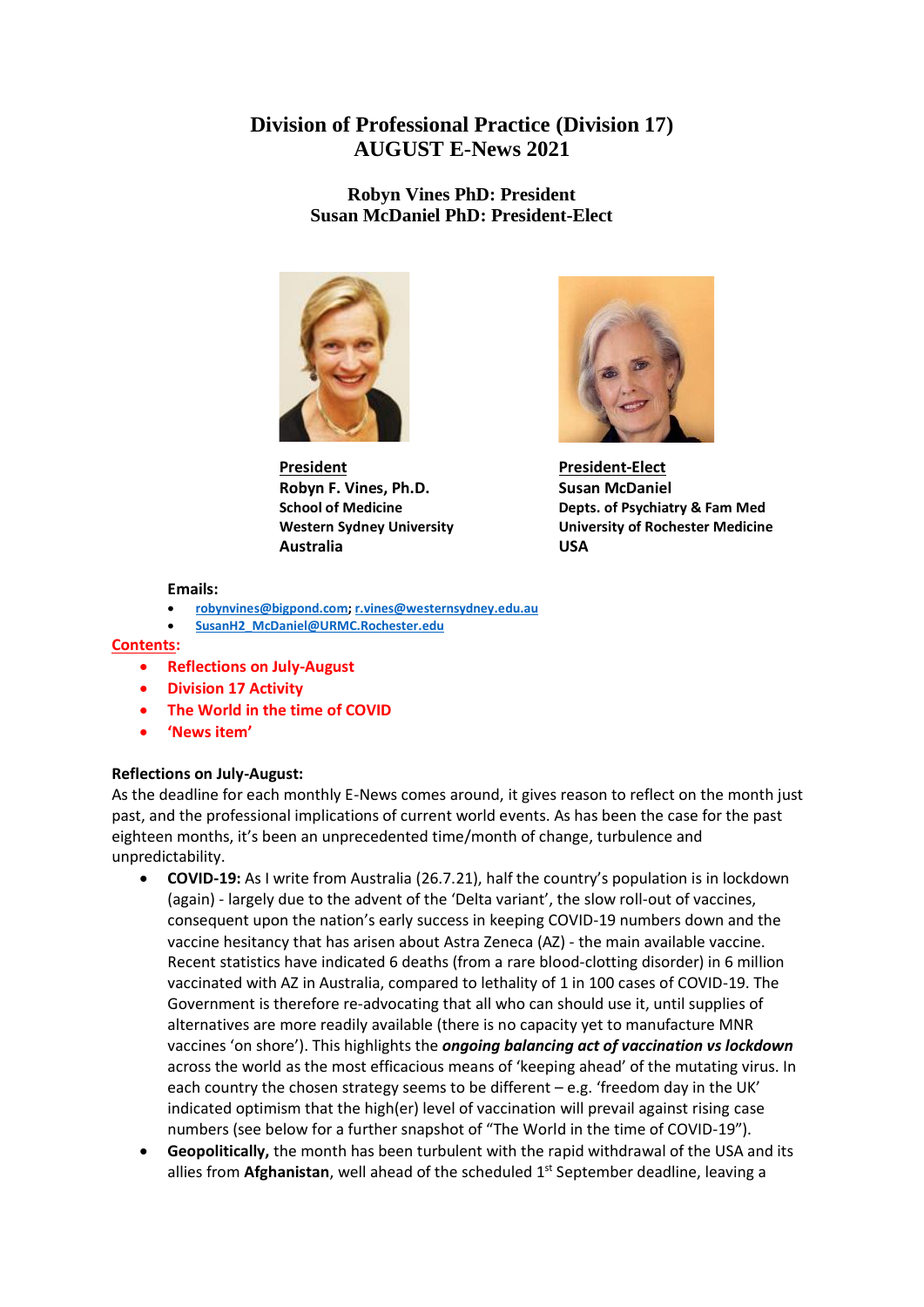vacuum that the Taliban are rapidly re-filling. The plight of Afghanistan's women and children, the likely reversal of any educational gains made over the 20-year 'occupation' and the desecration of civil institutions, makes the world wonder what the many years, casualties and trillions of dollars was about? There is a distinct sense of 'déjà vu' as the 40 year-cycle of violence, since the 1978 coup (and earlier), is replayed. We can only hope that the people's (and specifically women's) rights to safety and equality prevail. ….

**Myanmar/Burma** has also gone through a worsening situation during the past month as the military junta 'digs in' against the people, reducing oxygen supplies, specifically targeting doctors and other health professionals and allegedly using COVID-19 as a 'tool' to subdue resistance.

Also during this month, **Germany** has had the worst **floods** on record; the **USA and Canada** have had the worst **fires** on record (as did Australia in 2020/2021) – highlighting the growing 'backdrop' of climate change and environmental disasters to other world events. The urgency to address these issues keeps growing exponentially.

• **Sport:** The **Olympics in Tokyo** this month (again held under un-precedented conditions with few spectators), together with Wimbledon (free from lockdown) and other 'world sporting fixtures' have provided 'light relief', enabling some reprieve from the unrelenting growth of concern about the above.

All of the above events are impacting our clients as they are us, even if not 'forefronted' in sessions. The interview on the 'mental health of the collective' (referred to below) addresses these shared dilemmas.

# **DIVISION ACTIVITY (JULY-AUGUST, 2021)**

**International Congresses:**

- **ICP: The International Congress of Psychology in Prague** (our own "Olympics"), initially scheduled for July, 2020, was held 'virtually' last week (July  $18<sup>th</sup> - 23$ rd, 2021) **See:** 
	- o <https://icp2020.events.whova.com/>
	- o <https://www.icp2020.com/scientific-program/scientific-programme/>

The **Division of Professional Practice** team presented an on-line symposium (via zoom) entitled: *["The role of psychology in integrated mental health care: an international](https://iaapsy.org/site/assets/files/1222/robyn_vines_presentation_icp2021.pdf)  [perspective".](https://iaapsy.org/site/assets/files/1222/robyn_vines_presentation_icp2021.pdf)* 

*Brief Description of the Symposium:* An overview of integrated psychological service delivery in the primary care setting in a number of western countries. The aim of integrated care is to redress the ongoing "medicalisation of unhappiness" across the western world and the sub-optimal care provided in which medication is **still** frequently the first (and often only) treatment of choice, leaving the crucial psychosocial dimensions of mental and general health under-treated. The smaller-than-usual team of symposium participants will canvas progress in their specific countries and provide an up-date on key issues relevant to this mode of practice. All welcome to attend! (see website above)

- **ICAP, 2022 (now 2023):** we are delighted to announce **Professor Judith Gullifer** (Monash University, Australia) has agreed to be our **'Division 17 Manager for ICAP, Beijing'** (now: July, 2023). Judith will contribute her expertise in inviting and selecting keynotes, symposia and other presentations for the Division of Professional Psychology.
- **The "Each One Reach One" campaign (which concluded July 8th, 2021):**

**The IAAP Operations Centre indicated (email: 13.7.21):** 

"Thank you to everyone who participated in the first Each One, Reach One campaign - it was *an overwhelming success! We (*the IAAP*) set out to gain 101 new members in our 101st year, and you all met the challenge and helped to bring 207 new members into the IAAP network. New members from new regions of the world allow IAAP members valuable networking and learning opportunities from colleagues in all parts of the world".*

*See Appendix A (at the end of this E-News) for the profile provided of the 207 new members*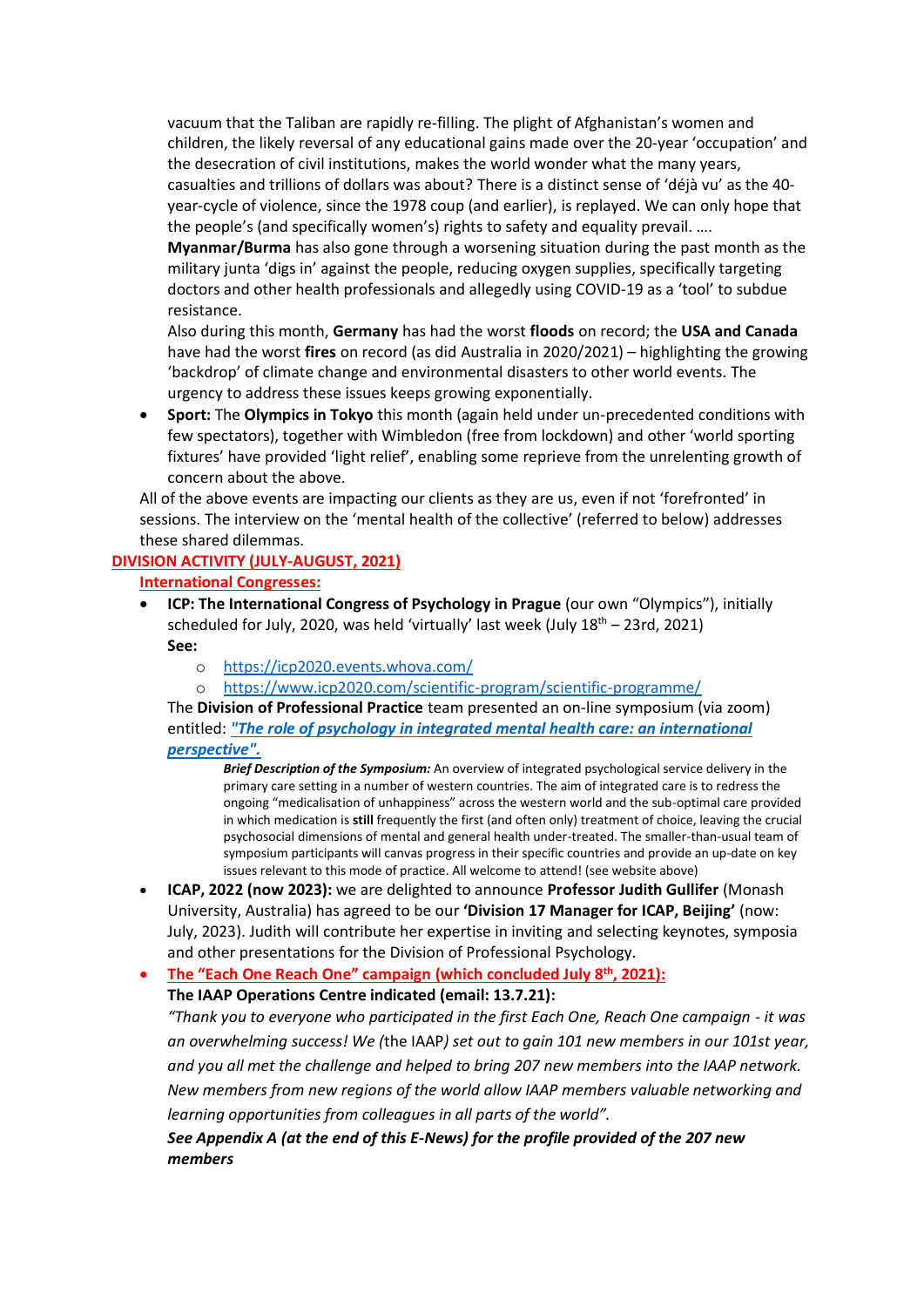**Congratulations to Division 1: Organisational Psychology** for initiating this excellent campaign.

We encourage you to continue to recruit those whom you feel would be interested in joining the IAAP and Division 17: Professional Psychology:

See:<https://iaapsy.org/membership/join/type>

- benefits of **IAAP Membership:** <https://iaapsy.org/membership/>
- **Division of Professional Practice**: [https://iaapsy.org/divisions/division17/#](https://iaapsy.org/divisions/division17/)
- **Fee Structure for the IAAP:** (see table below):

|                                                                                          | 1 YEAR | 2 YEAR      | 4 YEAR      |
|------------------------------------------------------------------------------------------|--------|-------------|-------------|
| <b>TYPE A</b><br>high-income countries                                                   | \$80   | \$160 \$120 | \$320 \$224 |
| TYPE B<br>upper-middle-income countries                                                  | \$70   | \$140 \$105 | \$280 \$196 |
| <b>TYPE C</b><br>lower-income countries                                                  | \$26   | \$52 \$39   | \$104 \$73  |
| <b>EARLY CAREER</b><br>psychologists worldwide in the<br>first two-years of their career | \$50   | \$100 \$75  |             |
| <b>STUDENTS</b><br>students worldwide                                                    | \$15   | \$30 \$20   |             |
| <b>SIOP and EAWOP members</b>                                                            | \$70   | \$140 \$105 |             |

# **July-August: 'Monthly Snapshot'**

• **The World in the Time of COVID-19:** 

As we write (26.7.21, the [WHO Coronavirus Disease 'dashboard'](https://covid19.who.int/) indicates (from 23.7.21) that there are now **192,284,207 confirmed cases of COVID-19, including 4,136,518 deaths world-wide, an increase of more than 14 million cases world-wide in a month …(**compared to 22.6.21: 178,202,610 confirmed cases; 3,865,738 deaths; 23.5.21: 166,346,635 confirmed cases, including 3,449,117 deaths; 5.21; 152,535,452 cases, 3,198.528 deaths; 22.3.21: 22,524,424 cases, 2,703,620 deaths; 22.2.21: 111,102,016 cases, 2,462,911 deaths; 25.1.21: 99,363,697 cases, 2,135,959 deaths; 28.12.20: 79,673,994 cases, 1,761,381 deaths; 23.11.20: 57,882,183 cases, 1,377,395 deaths; 29.10.20: 43,766,712 cases, 1,163,459 deaths; 26.7.20: 15,581,009 cases, 635,173 deaths; 20.6.20: 8,385,440 cases, 450,686 deaths; 26.4.20: 2.8million cases, 200,000 deaths).

As of **24 July 2021**, a total of **3,646,968,156 vaccine doses** have been administered worldwide (compared to16.6.21: **2,413,847,050 vaccine doses).**

#### **See: WHO:**

[https://covid19.who.int/?gclid=EAIaIQobChMIkPfX79Px7QIV2w0rCh2N\\_w2GEAAYASAAEgKQm\\_D\\_BwE](https://covid19.who.int/?gclid=EAIaIQobChMIkPfX79Px7QIV2w0rCh2N_w2GEAAYASAAEgKQm_D_BwE) **For further details see Saul Eslake's: 'Coronavirus Impact Chart':** <https://www.saul-eslake.com/> and [Coronavirus Impact Chart Pack 2021-04-24.pdf](file:///C:/Users/61477/AppData/Local/Microsoft/Windows/INetCache/Content.Outlook/MBGWFIBC/Coronavirus%20Impact%20Chart%20Pack%202021-04-24.pdf) )

# **'News Item': How to improve the 'mental health of the collective' – an interesting interview.**

# **Under lockdown, we need to think about the mental health of the collective**

More than half of Australia is under strict lockdown measures due to a recent outbreak of the virulent Delta strain. Humans are social animals, and loneliness and disconnection are beginning to take a toll. What can we do to improve not only our own mental health, but the collective mental health of families, friends and colleagues?

**Saturday Extra, ABC (Australian Broadcasting Commission) with Geraldine Doogue**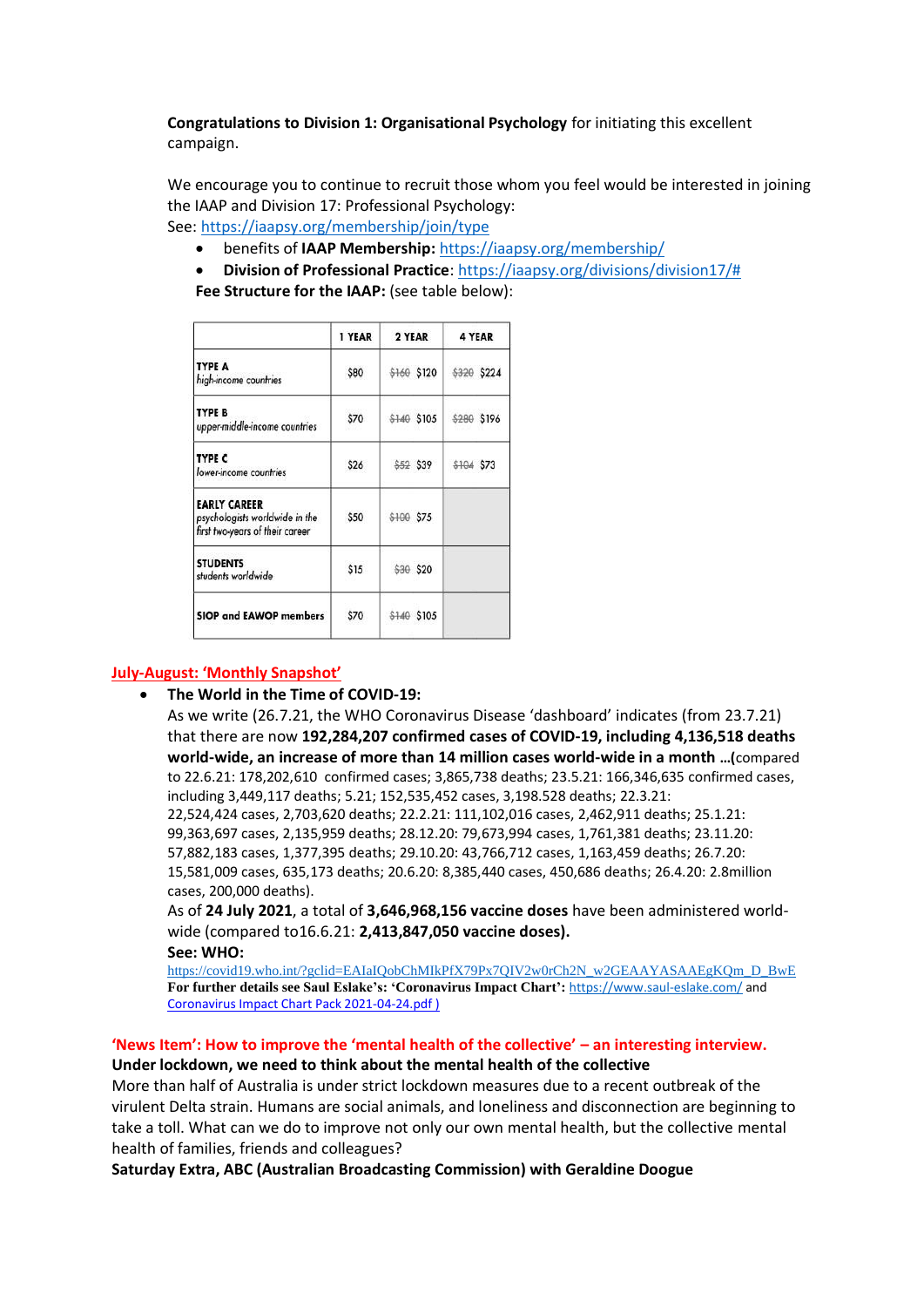# **See:** [https://www.abc.net.au/radionational/programs/saturdayextra/collective-mental](https://www.abc.net.au/radionational/programs/saturdayextra/collective-mental-health/13468294)[health/13468294](https://www.abc.net.au/radionational/programs/saturdayextra/collective-mental-health/13468294)

Guest: Professor Ian Hickie , Co-Director, Health and Policy at The University of Sydney's Brain and Mind Centre. Duration: 17min 35sec; Broadcast: Sat 24 Jul 2021, 8:05am

# **Please contact us if you have items to share, questions to ask, ideas to put forward in relation to Division 17 activities.**



**Robyn F. Vines, Ph.D. President Division of Professional Practice (August, 2021)**

**Division Website:<https://iaapsy.org/divisions/division17/> Division Newsletters:**

- **October, 2020: [https://iaapsy.org/site/assets/files/2044/div\\_17\\_october\\_newsletter.pdf](https://iaapsy.org/site/assets/files/2044/div_17_october_newsletter.pdf)**
	- **December, 2019: (End of Year Summary: 2019)**

**<https://iaap.createsend1.com/t/ViewEmail/t/CB562312D9AFD69D2540EF23F30FEDED> Division 17 E-News Bulletins:**

• **Link to Division Website: <https://iaapsy.org/divisions/division17/> UNITED NATIONS INTEGRATED CARE INITIATIVE: LINK**

**Appendix A: Profile of the 207 new IAAP members (provided by the IAAP Operations Centre)**